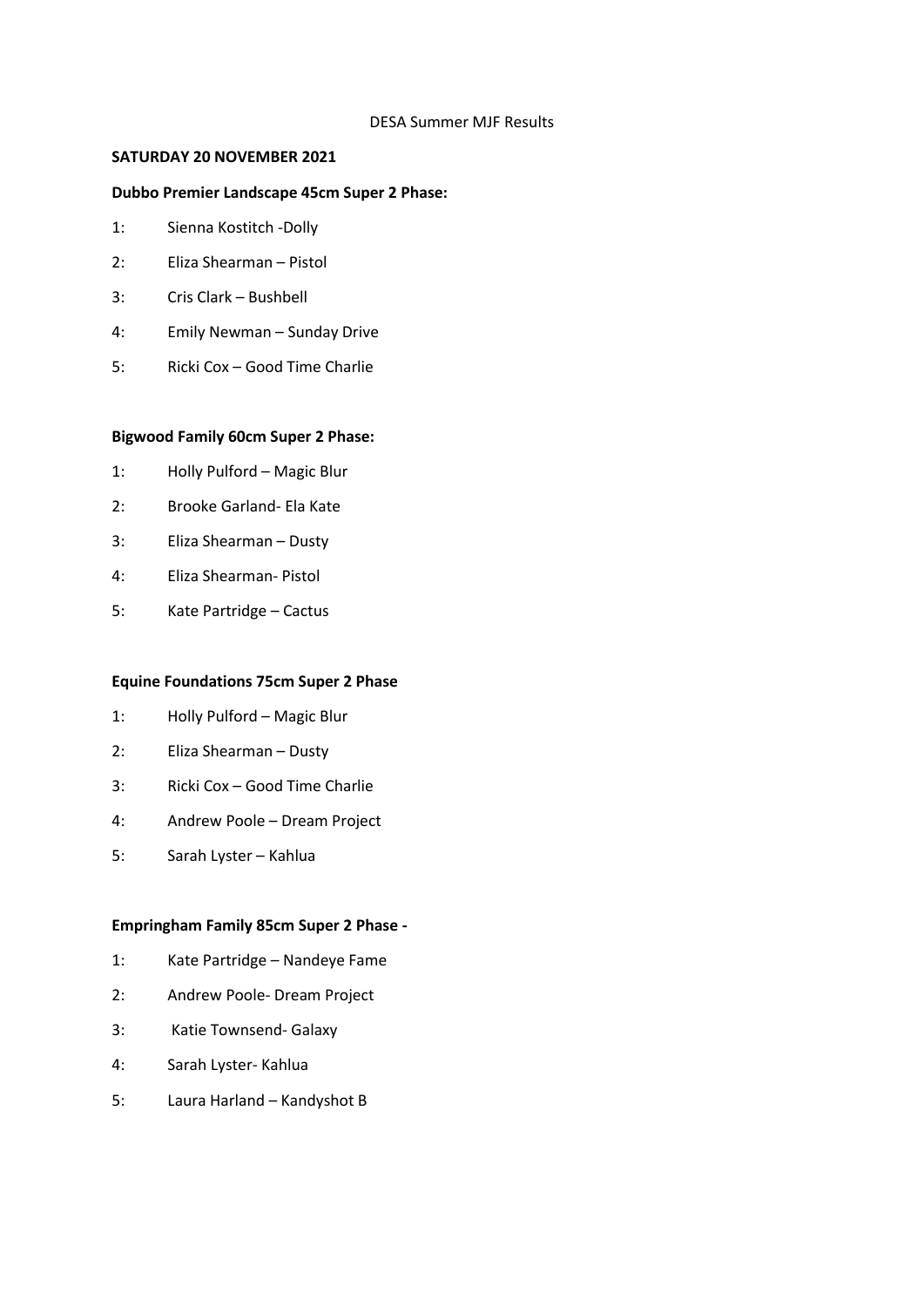#### **Horseland Dubbo 95cm Super 2 Phase**

- 1: Sue Burnheim Go Blondie
- 2: Zac Boland Gypsy
- 3: Belinda Lloyd-McMahon LE Alibi
- 4: Kate Edwards- Nugget
- 5: Lily Judd Flynn

#### **Group 3, THSA Dubbo Turf Club, 95cm Super 2 Phase**

- 1: Zac Boland Case
- 2: Minna Poole- Downton Abbey
- 3: Gem McGufficke Indeed
- 4: Brooke Garland Bakers Image

### **Boree Equine 105cm Super 2 Phase**

- 1: Zac Boland Gypsy
- 2: Sue Burnheim- Go Splinter
- 3: Annabelle Hoy KBL Arlo
- 4: Sue Burnheim Go Pinot
- 5: Victoria Hoy Tulara Forini

### **Group 2, THSA Dubbo Turf Club, 105cm Super 2 Phase**

- 1: Hayley Cox Saint Isidore
- 2: Minna Poole- Downton Abbey
- 3: Gem McGufficke- Indeed
- 4: Kate Edwards Pompous
- 5: Holly Pulford Master Spook
- 6: Brooke Garland Bakers Image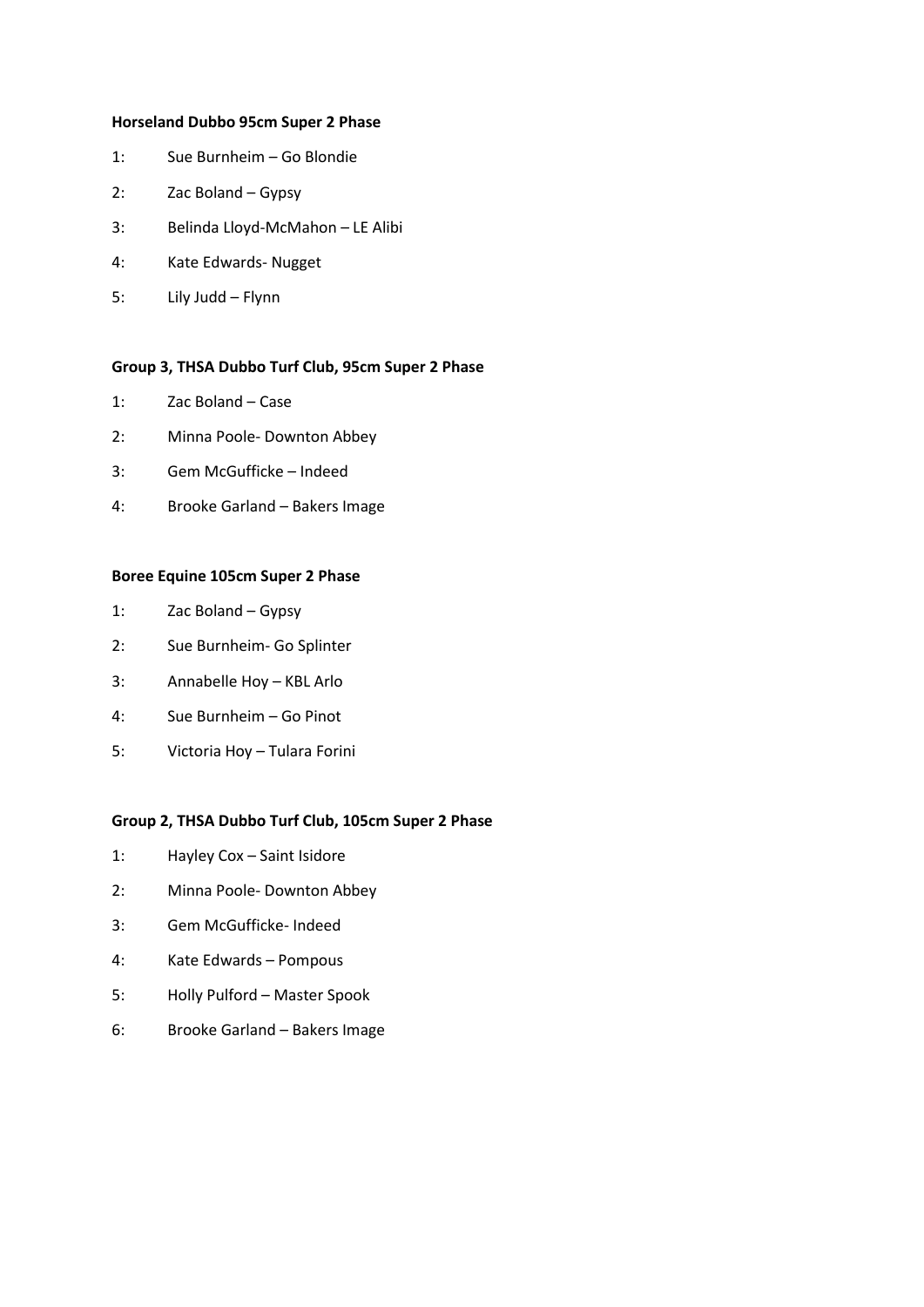# **White Family 115cm Super 2 Phase**

- 1: Hayley Cox- Eclipsis
- 2: Stephanie Judd- Gordex B
- 3: Samantha Apolony- Whiskey Jim
- 4: Elizabeth Hoy- SF Capricious
- 5: Hayley Cox Tulara Zane

# **Group 1 THSA DubboTurf Club, 115cm Super 2 Phase**

- 1: Kate Edwards Pompous
- 2: Hayley Cox- Saint Isidore.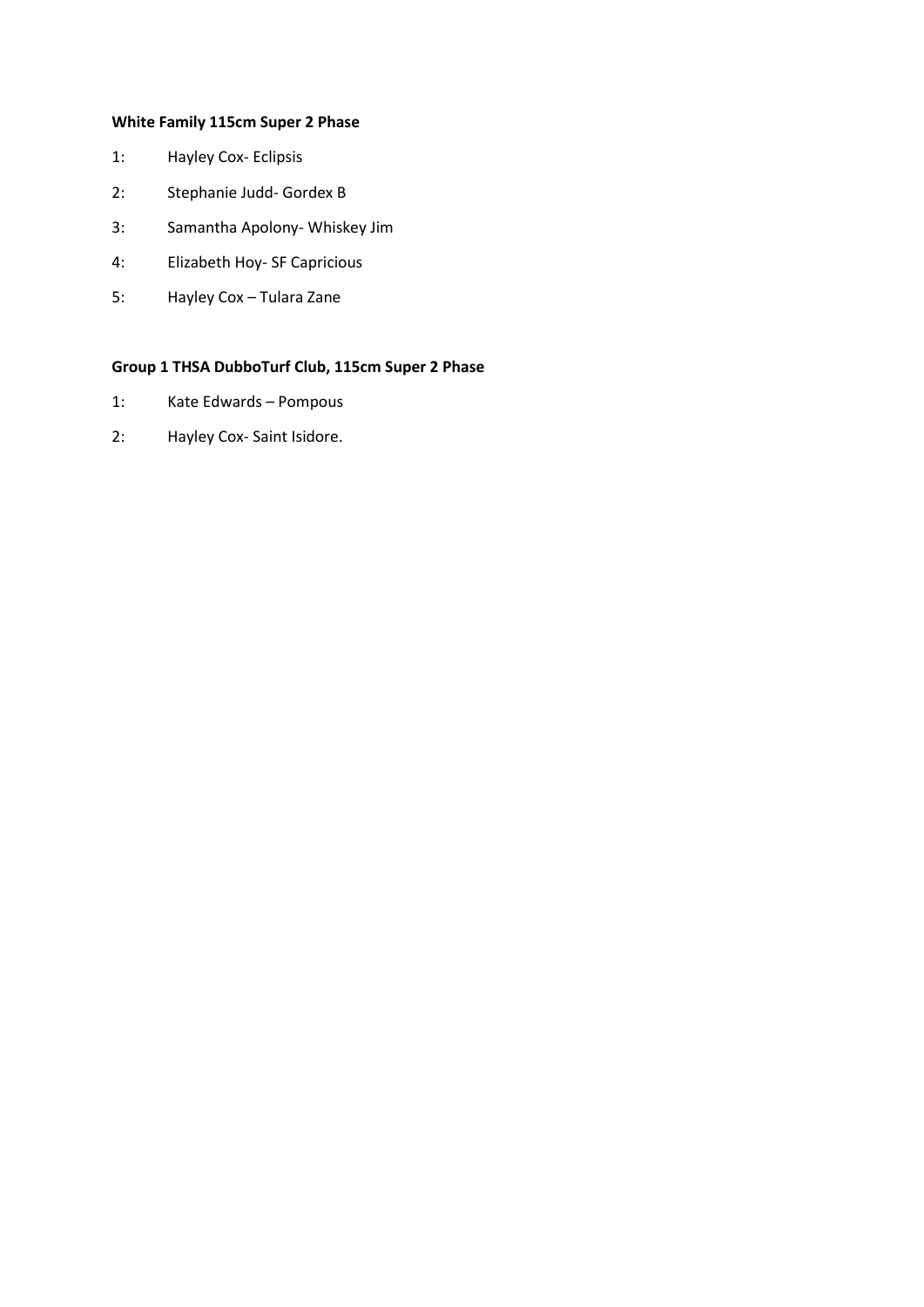### **SUNDAY 21 NOV 2021**

Blue Gum Dubbo Motel 110cm Super 2 Phase

- 1: Kate Edwards Pompous
- 2: Holly Pulford- Master Spook
- 3: Sue Burnheim Go Pinot
- 4: Sue Burnheim- Go Splinter
- 5: Annabelle Hoy KBL Arlo

## DESA Diamond Class – 120cm Grand Prix

- 1: Hayley Cox Eclipsis
- 2: Hayley Cox- Tulara Zane
- 3: Elizabeth Hoy Capricious
- 4: Victoria Hoy KBL Arlo

### Bigwood Family 50cm Super 2 Phase

- 1: Holly Pulford Magic Blur
- 2: Eliza Shearman- Dusty
- 3: Melanie White Ima Mytee Wizz
- 4: Hannah Partridge Cctus
- 5: Melanie White Gypsy Girl

### Dubbo Premier Landscape 65cm Super 2 Phase

- 1: Holly Pulford- Magic Blur
- 2: Eliza Shearman Dusty
- 3: Hannah Partridge Cactus
- 4: Brooke Garland Ela Kate
- 5: Eliza Shearman Pistol

## Fastlane Drive Thru Coffee 80cm Super 2 Phase

- 1: Kate Partridge Nandeye Fame
- 2: Laura Harland Kandyshot B